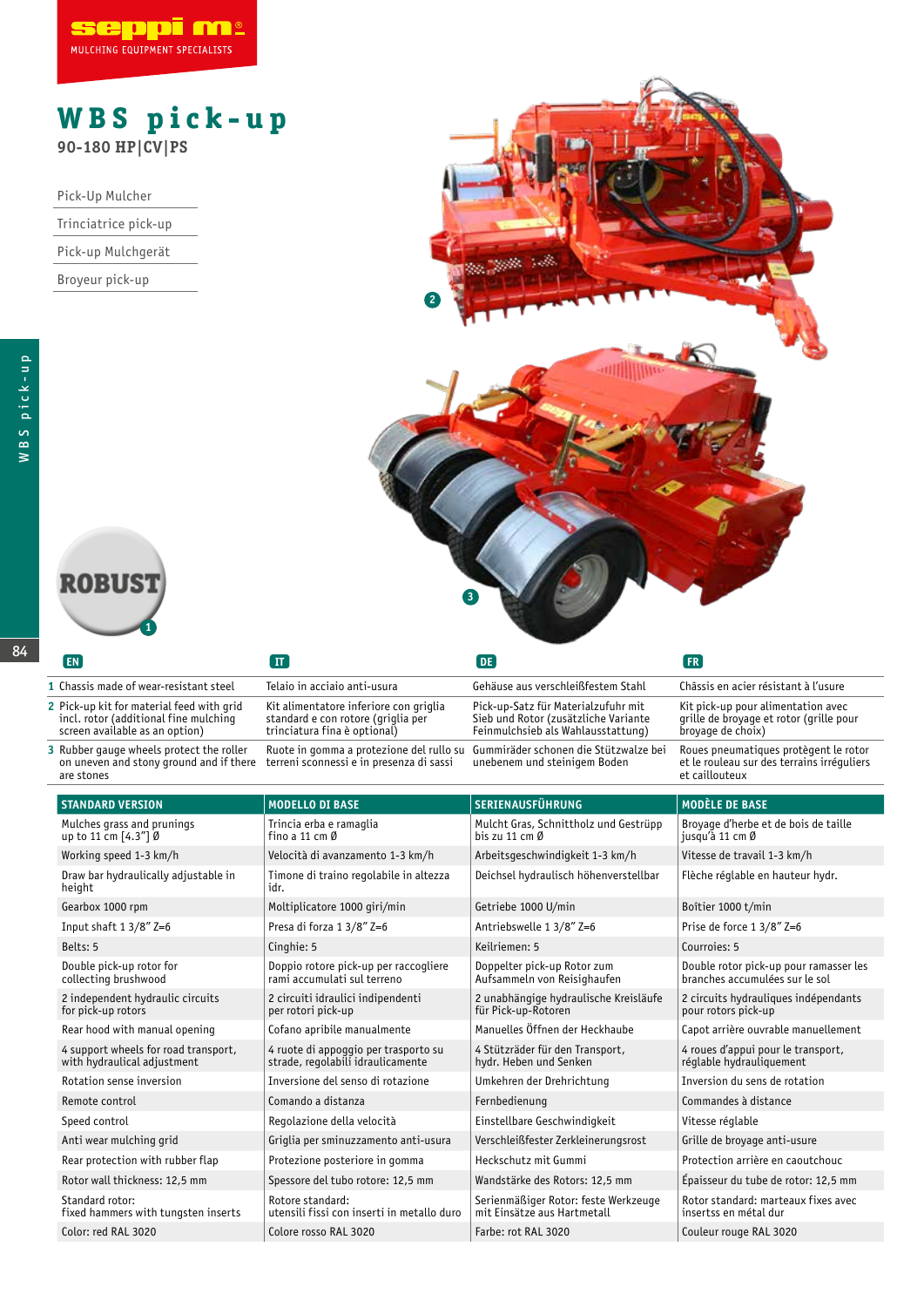## **www.seppi.com**

|               |               |                    |           |               |                                                                 |                                                                     | 182.02.041      |                                                                         |
|---------------|---------------|--------------------|-----------|---------------|-----------------------------------------------------------------|---------------------------------------------------------------------|-----------------|-------------------------------------------------------------------------|
|               |               |                    |           |               |                                                                 |                                                                     | UVI             | Nominal Power<br>Potenza Nominale<br>Nennleistung<br>Puissance Nominale |
| <b>Limits</b> | <b>TUTTUE</b> |                    |           | KG            | <b>ROLLER</b><br><b>RULLO</b><br><b>WALZE</b><br><b>ROULEAU</b> | <b>BELTS</b><br><b>CINGHIE</b><br><b>RIEMEN</b><br><b>COURROIES</b> | <b>STANDARD</b> |                                                                         |
| cm $['']$     | cm $['']$     | cm $['']$          | cm $['']$ | kg [lb]       | $mm$ ["]                                                        | #                                                                   | #               | HP   CV   PS                                                            |
| 175 [69]      | 220 [87]      | 235 [93]/370 [146] | 180 [71]  | 2.310 [5,094] | 193 [7.6]                                                       | 5                                                                   | 28              | 90-180                                                                  |
| 200 [79]      | 245 [96]      | 235 [93]/370 [146] | 180 [71]  | 2.580 [5,689] | 193 [7.6]                                                       | 5                                                                   | 32              | 90-180                                                                  |

250 [98] 295 [116] 235 [93]/370 [146] 180 [71] 3.080 [6,791] 193 [7.6] 5 40 90-180 ENThe weight of the machine referstothe standard, without any options and is subject to variations. ITIL pesodella macchina è atitolo indicativo, si intende senza aggiuntadi optionalsed è comunque soggetto a variazioni.<br>DE

225 [89] 270 [106] 235 [93]/370 [146] 180 [71] 2.830 [6,240] 193 [7.6] 5 36 90-180

## Notes | Note | Anmerkungen

| <b>OPTIONS</b>                                 | <b>EN OPTIONALS</b><br>ΙT                                 | $\blacksquare$ OPTION                  | <b>DELOPTIONS</b>                                          | $ FR $ Opt . |
|------------------------------------------------|-----------------------------------------------------------|----------------------------------------|------------------------------------------------------------|--------------|
| PTO drive shaft<br>with torque limiter         | Cardano<br>con limitatore di coppia                       | Gelenkwelle mit<br>Drehmomentbegrenzer | Cardan<br>avec limiteur de couple                          | 009          |
| PTO drive shaft with<br>freewheel & wide angle | Cardano con ruota libera e<br>qiunto omocinetico          | Weitwinkel-Gelenkwelle mit<br>Freilauf | Cardan à roue libre avec<br>grands angles                  | 038          |
| Gearbox 540 rpm                                | Moltiplicatore 540 giri/min                               | Getriebe 540 U/min                     | Boîtier 540 t/min                                          | 019          |
| Fine mulching screen for<br>almond prunings    | Griglia per trinciatura fina,<br>per potatura di mandorlo | Feinmulchsieb für<br>Mandelschnittholz | Grille pour broyage fin, pour<br>bois de taille d'amandier | 086          |
| Draw bar with side shift                       | Timone spostabile                                         | Deichsel mit<br>Seitenverschiebung     | Flèche avec déport latéral                                 | 206          |
| Reinforced roller                              | Rullo rinforzato                                          | Verstärkte Walze                       | Rouleau renforcé                                           | 295          |
| Chevrons                                       | Tabelle di ingombro                                       | Sicherheitsschilder                    | Panneaux de signalisation                                  | 162          |
| Special color                                  | Colore speciale                                           | Sonderfarbe                            | Couleur spécifique                                         |              |